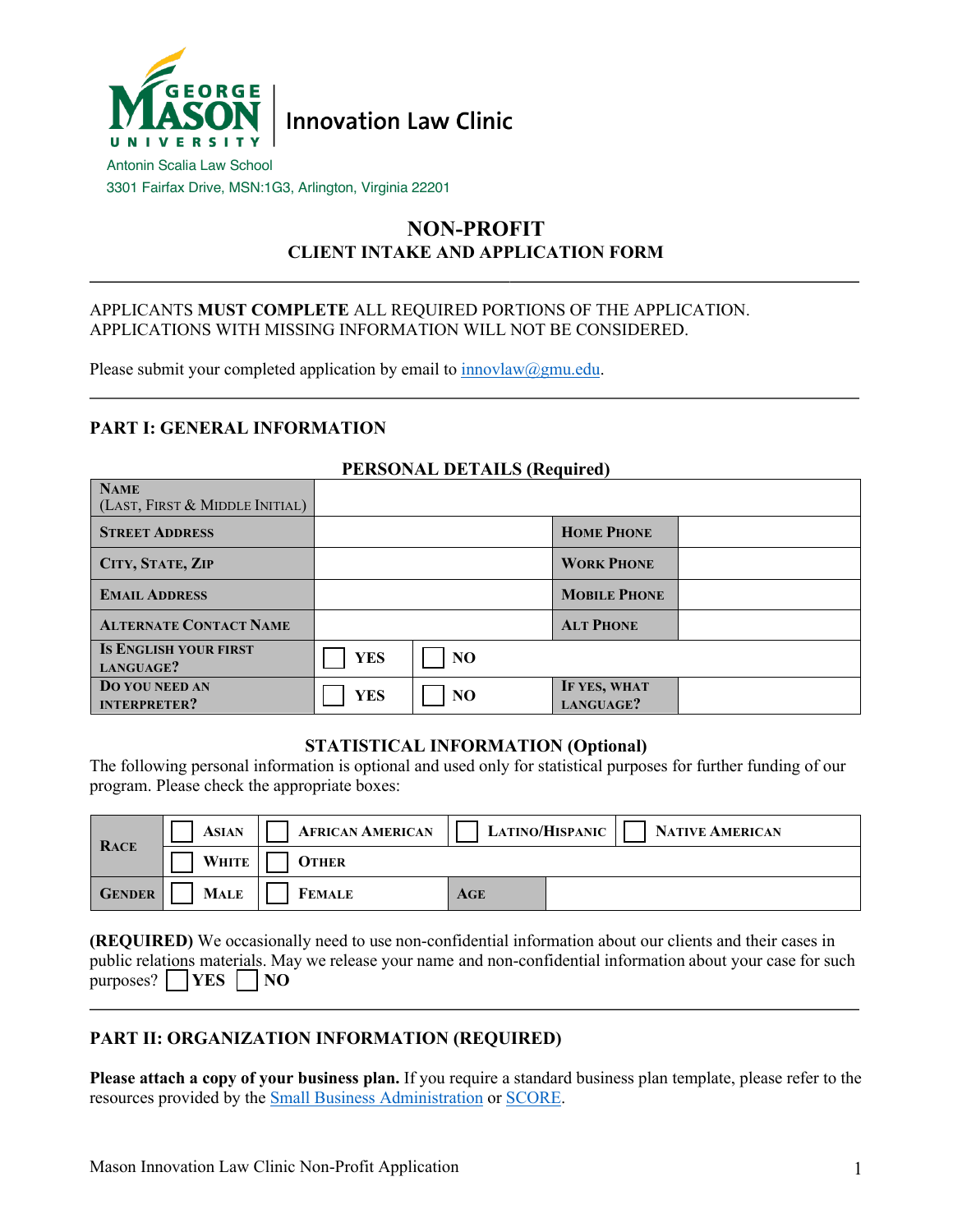| <b>ORGANIZATION NAME</b>                                                             |                       |  |
|--------------------------------------------------------------------------------------|-----------------------|--|
| <b>STREET ADDRESS</b><br>(IF DIFFERENT FROM ABOVE)                                   |                       |  |
| CITY, STATE, ZIP                                                                     | <b>BUSINESS PHONE</b> |  |
| <b>BUSINESS EMAIL ADDRESS</b>                                                        | <b>WEBSITE</b>        |  |
| <b>BRIEFLY STATE THE MISSION OR</b><br><b>PURPOSE OF YOUR</b><br><b>ORGANIZATION</b> |                       |  |

## **PART III: MORE BUSINESS INFORMATION (REQUIRED)**

#### **If you are currently conducting your business, answer as many of the following questions as you can. If not, skip to Part IV.**

**1.** (Please check one.) I am conducting business as a:



Please attach copies of any formation documents—such as articles of incorporation, bylaws, LLC certificate of formation, LLC or partnership agreement, etc.

- **2.** When did you start the organization?
- **3.** How many employees do you currently employ?
- **4.** Do have any outstanding leases?  $\Box$  **YES**  $\Box$  **NO** If yes, please submit a copy of the lease.
- **5.** Did your business have any revenue (i.e. charitable donations, membership fees, investment income)  $\left| \text{last year?} \right|$  **YES NO** 
	- If yes, what is the total amount?
	- If yes, what is the revenue for your business to date (total for all years in business)?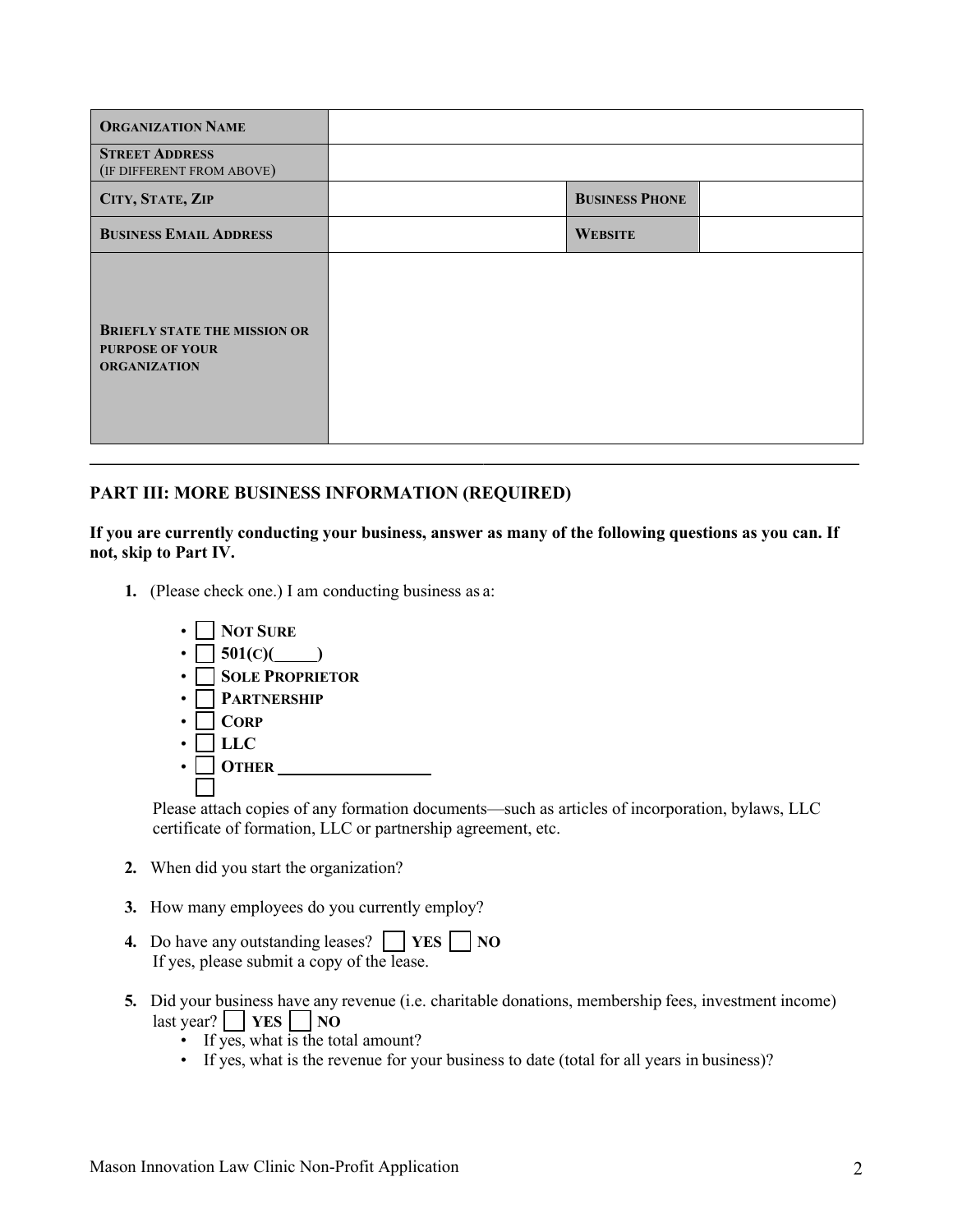**6.** Attach a current copy of your balance sheet and profit and loss statement. If it is not clear on your balance sheet and/or profit and loss statement (or if you do not have a balance sheet/profit and loss statement), please list any revenue to date and the costs or expected costs of running your business this year.

## **PART IV: LEGAL ASSISTANCE (REQUIRED)**

- **1.** If you can, briefly describe your legal questions and issues.
- **2.** Have you consulted an attorney concerning any of theabove matters?  $\Box$  **YES**  $\Box$  **NO** 
	- If yes, please provide the name, address, and telephone number of the attorney consulted.
	- Was the attorney paid?  $\Box$  **YES**  $\Box$  **NO**
	- Why are you not continuing to pursue this matter with the attorney consulted?
- **3.** Have you received any assistance starting your business from anorganization?  $\begin{bmatrix} \mathbf{YES} \end{bmatrix} \begin{bmatrix} \mathbf{NO} \end{bmatrix}$ • If yes, please identify the organization.
- **4.** If applicable, please identify the organization or person that referred you to the Innovation Law Clinic.

# **PART V: FINANCIAL INFORMATION (REQUIRED)**

#### **Please attach proof of your organization's tax-exempt status, if applicable.**

- **1.** Dependents (people you support):
	- Number of children:
	- Number of Others (i.e. parents, other relatives): Please explain.
- **2.** Employment
	- Your employer:
	- Spouse's employer: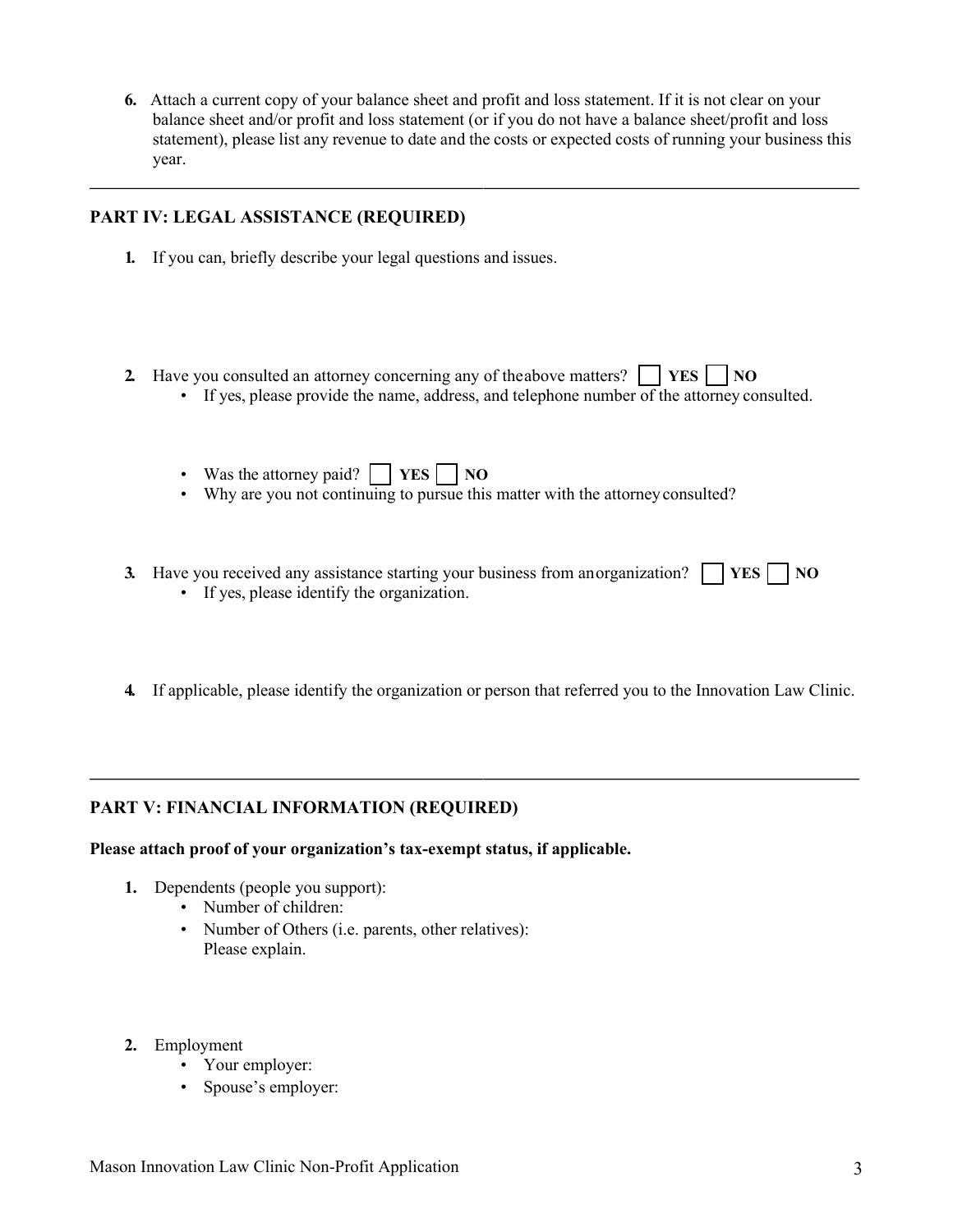#### **3.** Monthly Income Sources (Gross)

| Employer (You)            | <b>S</b>                  | per month | Bank Account(s)     | \$ |
|---------------------------|---------------------------|-----------|---------------------|----|
| Employer (Spouse)         | <b>S</b>                  | per month | Equity in Realty    | \$ |
| S.S.I                     | \$                        | per month | Equity in $Auto(s)$ | S  |
| Public Assist. (TANF/GAU) | <b>S</b>                  | per month | Year & Make         | \$ |
| Unemployment Insurance    | <b>S</b>                  | per month | Stocks & Bonds      | \$ |
| Social Security           | <b>S</b>                  | per month | Cash on Hand        | \$ |
| Retirement                | <b>S</b>                  | per month | Other (Specify)     | S  |
| Other                     | \$                        | per month | Other (Specify)     | \$ |
|                           |                           |           |                     |    |
| <b>Total Gross Income</b> | $\boldsymbol{\mathsf{s}}$ | per month | <b>Total Assets</b> | S  |

**4.** Do you have income from any other source (e.g. family, friends, etc.)?

 $\Box$  **YES**  $\Box$  **NO** 

- If yes, how much and from whom?
- **5.** Please list your monthly expenses (e.g. childcare, medical, transportation, etc.).
- **6.** Is your business being financed in part or full by a source other than yourself?  $\lceil \cdot \rceil$ • If yes, by whom? (i.e. family members, friends, banks, or grants)  $\Box$  **YES**  $\Box$  **NO**

| 7. Have you applied for any loans to finance your business? $\Box$ YES | $\overline{\phantom{a}}$ NO |
|------------------------------------------------------------------------|-----------------------------|
| • If yes, from what financial institution(s)?                          |                             |